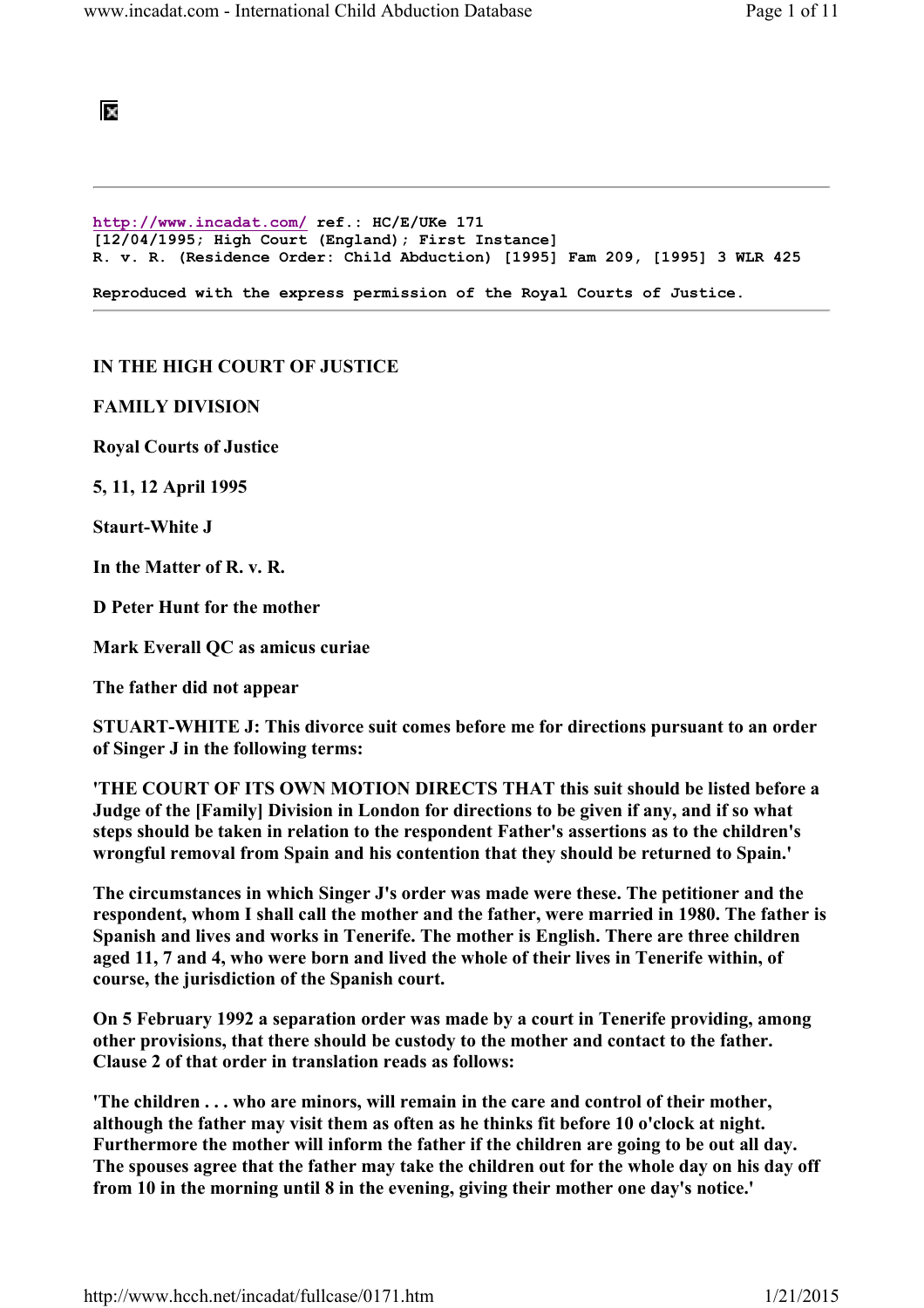## Clause 5 reads:

'Bearing in mind that [the mother] has British nationality, the spouses state that the father will be informed of any departure by the children from this country and he will authorize it, depending on what is best for the children at any given time.'

The mother brought the children to England. She says that it was on 21 April 1994. The father says that it was on 22 April. She brought them without the father's consent or knowledge. She says that on arrival in England she communicated to him the address at which she was staying with the children.

On 21 June 1994 the mother filed a divorce petition in the Scarborough County Court, based on the behaviour of the father. That petition included a prayer for a residence order in respect of all three children. The father was served with the divorce papers and he wrote a long letter to the county court in Spanish. I have seen an agreed translation of that. In that letter he made a number of comments to which I shall refer in a moment.

He also made a number of handwritten comments in English upon the copy petition and the statement of arrangements for the children, which he returned to the court. He also returned the acknowledgement of service unsigned and with nothing written on it save that in answer to the question, 'Have you received a copy of the statement of arrangements for the children?' he wrote that arrangements had already been made and referred to the order of the Tenerife court.

It was clear from the letter, which was a long one, and from his comments on the documents, all of which he sent to the court in an envelope postmarked in Tenerife on 18 July 1994, that whilst he admitted the truth of some of the allegations in the petition and did not contest the granting of a decree, he did wish to make representations about the residence of and contact with the children, and he also asserted that the children had been unlawfully removed from Tenerife without his consent and in breach of the court order.

When the matter came before the district judge for consideration of the giving of a certificate under the special procedure, the district judge was naturally concerned about the situation relating to the children. He therefore consulted Judge Fricker QC, who was the local circuit judge and, having so consulted, the district judge granted a special procedure certificate on 30 August 1994. He gave notice that a decree nisi would be pronounced on 30 September 1994. It is not altogether clear whether a decree was in fact pronounced on that or any other day, no copy of the decree being in the court file.

On 30 August 1994 the district judge had also considered the arrangements for the children pursuant to s 41 of the Matrimonial Causes Act 1973. Having so considered those arrangements, he certified that the court may need to exercise its powers in respect of them. There are in the file two documents each dated 30 August, one certifying that there were no exceptional circumstances which made it desirable that the court should give a direction under s 41(2), and the other giving such a direction, namely a direction that the decree should not be made absolute until the court ordered otherwise. It appears that one or other of these documents must have misstated the district judge's decision but which it is is not entirely clear.

The district judge at the suggestion of Judge Fricker further ordered that the file be referred to the Official Solicitor to ascertain whether he wished to intervene on behalf of the children. The Official Solicitor had reservations about acting for the children in view of his administrative duties in relation to the central authority but indicated that he would be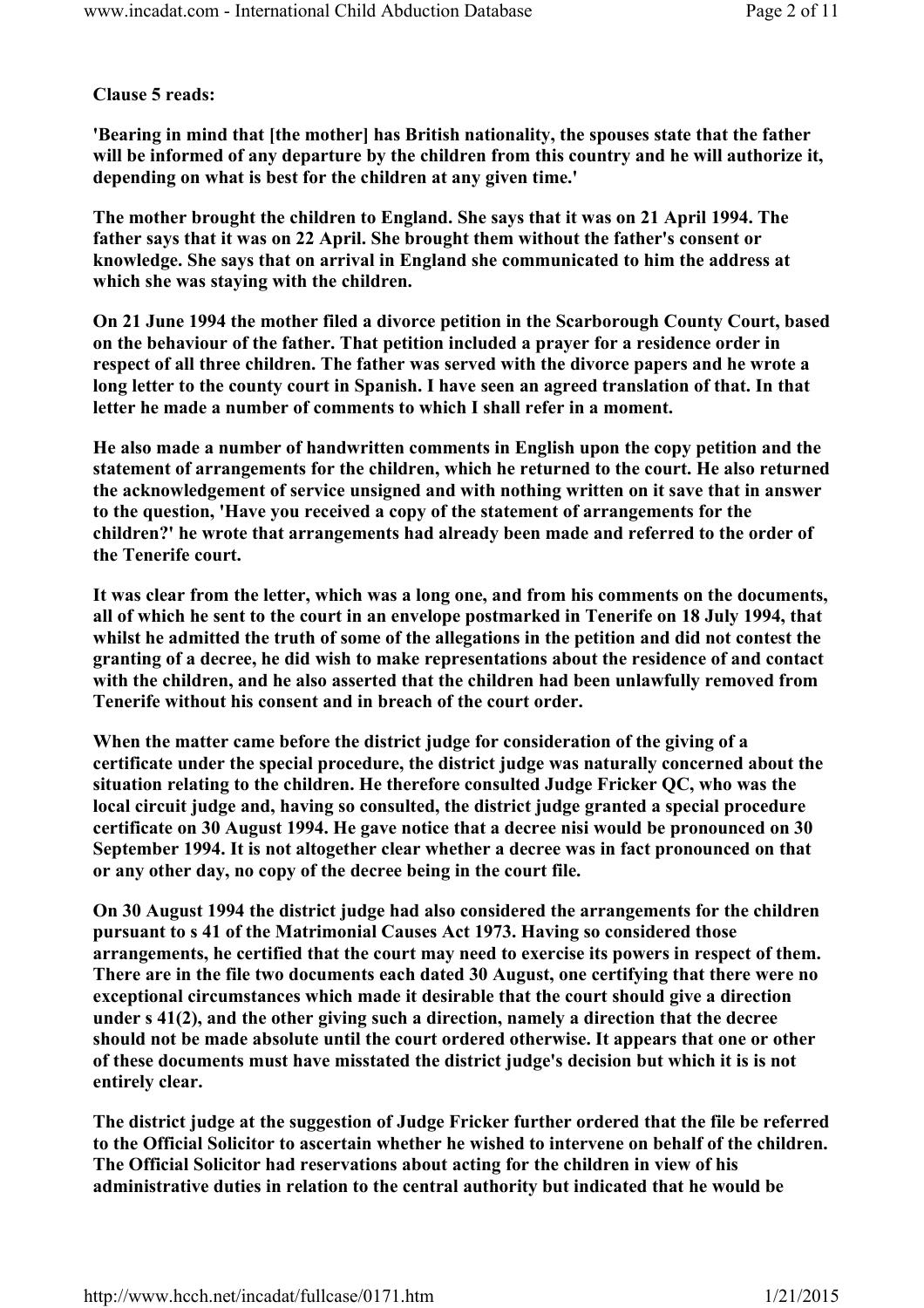prepared to act as amicus in respect of some aspects of the matter including those which fall for consideration today.

The matter then came before Judge Fricker on 19 October 1994 at Sheffield and he made these orders: first, that the divorce proceedings should be transferred to the High Court; secondly, that Singer J, who was currently sitting on the north-eastern circuit, should be invited to consider how the matter should proceed and thirdly, that the Official Solicitor should be requested to act as amicus. On 22 November 1994 Singer J sitting at Newcastle gave the direction, the terms of which I have recited at the start of this judgment.

On the same day he signed a note which he directed should be placed in the divorce file. I think that it would be helpful to read paras 9 and 10 of that note. They are as follows:

'The father in this case has not instituted proceedings under the Child Abduction and Custody Act 1985. He may not wish to do so if he knows about their availability, or he may not know about their availability. Should the English court ignore those considerations, and make Children Act orders in proceedings which would automatically be stayed if indeed the father instituted a [Hague Convention] application? Or should the approach of the English Court be to take active steps (and if so, presumably through the Official Solicitor as representing the Central Authority for England and Wales) to alert the parent abroad to his rights and to put him in touch with his own Central Authority? It must be remembered that in many cases (though not in this) the foreign-based parent may be unaware of the whereabouts of the children and, for all the English Court knows, may be attempting actively to ascertain those whereabouts. This question gives rise to what in my view is an issue of principle. I have therefore directed that this suit should be listed before a Judge of the [Family] Division in London for directions to be given if any and if so what steps should be taken in relation to the respondent father's assertion as to the children's wrongful removal from Spain and his contention that they should be returned to Spain. I can see no reason why a copy of that Order should not be served on the father by sending it to him in Spain, and suggest that similarly he should be notified of the date of that hearing.'

It is in pursuance of Singer J's directions, as I say, that the matter comes before me.

The mother is represented by counsel, Mr Hunt. Mr Everall QC appears as amicus, instructed by the Official Solicitor. The father has not appeared and has not been represented. It rather looks, though this has not been confirmed, as if he has not been served with a copy of Singer J's order or notified of the date of this hearing despite the indication in Singer J's note that there was no reason why these things should not occur. However, for reasons which will become apparent, it has in my view been appropriate to continue with this hearing despite the fact that the father has not been served with notice of it.

Mr Everall on behalf of the Official Solicitor has posed for my consideration a number of questions. The principal questions, though not quite in the order in which he posed them, are as follows: first, may circumstances arise in which a court should regard itself as having received notice of a wrongful removal or retention within the meaning of art 16 of the Convention on the Civil Aspects of International Child Abduction (as set out in Sch 1 to the Child Abduction and Custody Act 1985) notwithstanding that no application under the convention has been made and no communication has been received from the central authority of another state? Mr Everall's submission is that the court may so regard itself and should do so in the circumstances which have arisen in this case.

I interpose to say that, where in the course of this judgment I refer to wrongful removal, it is to be assumed that I refer as well mutatis mutandis to wrongful retention. The second question: in such circumstances, should the court refrain from deciding on the merits of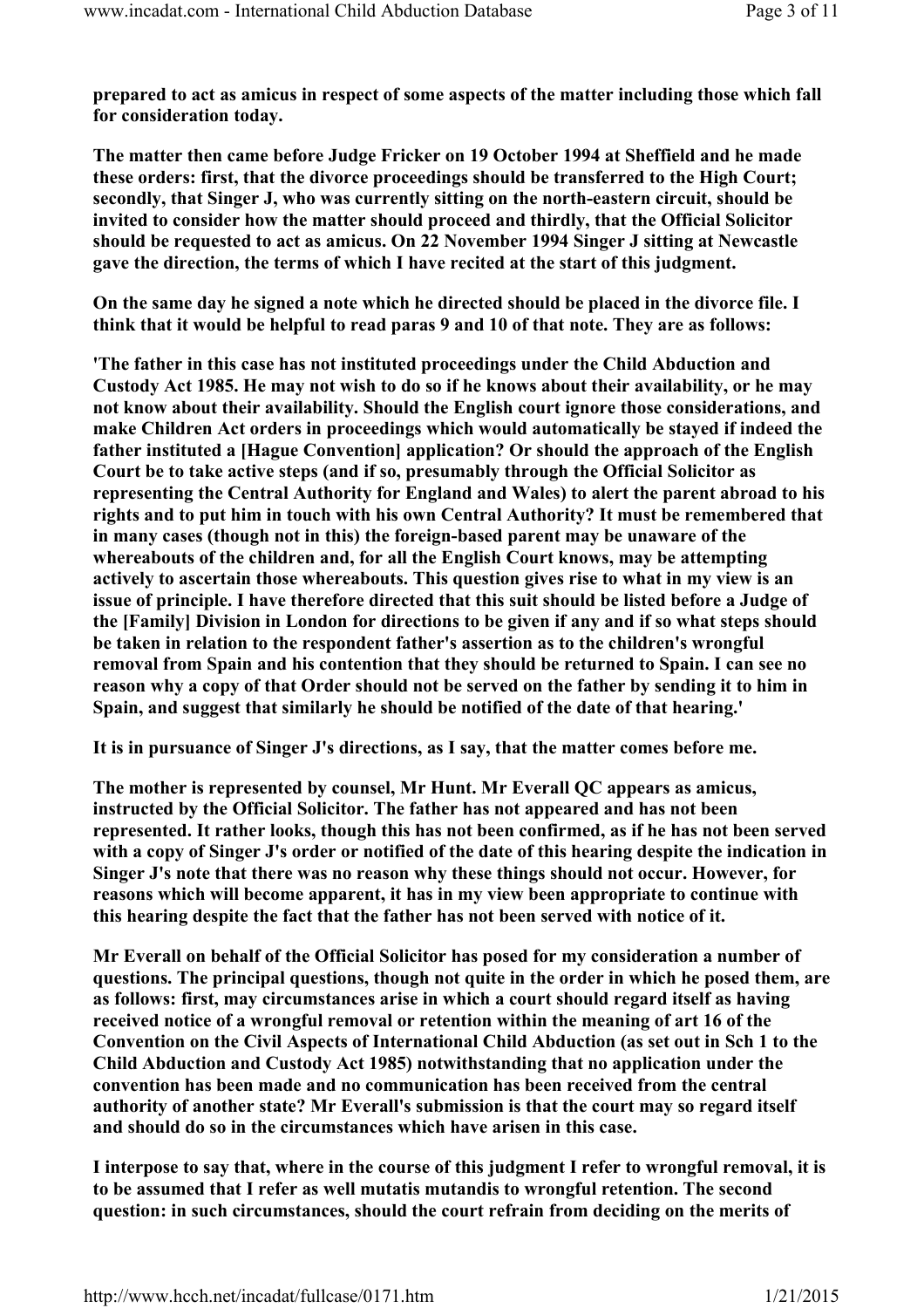rights of custody notwithstanding that the procedure under r 6.11 of the Family Proceedings Rules 1991, SI 1991/1247, has not been and could not in the circumstances be invoked? Mr Everall submits that the court should so refrain until such time as it is able to hold that no application under the convention has been lodged within a reasonable time following the receipt of notice of wrongful removal.

Thirdly, and most importantly, Mr Everall asks me to rule on this: where a court receives notice of a wrongful removal in the sense posited in the first question, and no convention application has been made, should the court take any, and if so what, steps to secure that the parent in the state from which the child has been wrongfully removed is able to receive information as to his rights under the convention? Mr Everall submits that the court should take such steps and has suggested what those steps should be. Furthermore, he seeks directions in this case to give effect to his submissions.

I turn therefore to the first of the questions. Article 16 of the convention reads as follows:

'After receiving notice of a wrongful removal or retention of a child in the sense of Article 3, the judicial or administrative authorities of the Contracting State to which the child has been removed or in which it has been retained shall not decide on the merits of rights of custody until it has been determined that the child is not to be returned under this Convention or unless an application under this Convention is not lodged within a reasonable time following receipt of the notice.'

Mr Everall has properly drawn my attention to the explanatory report by Professor Elisa Perez-Vera produced in conjunction with the convention. Paragraph 121 of the report contains an explanation of art 16, and though it is a little long I think it is appropriate that I should read it:

'This article, so as to promote the realization of the Convention's objects regarding the return of the child, seeks to prevent a decision on the merits of the right to custody being taken in the State of refuge. To this end, the competent authorities in this State are forbidden to adjudicate on the matter when they have been informed that the child in question has been, in terms of the Convention, wrongfully removed or retained. This prohibition will disappear when it is shown that, according to the Convention, it is not appropriate to return the child, or where a reasonable period of time has elapsed without an application under the Convention having been lodged. The two sets of circumstances which can put an end to the duty contained in the article are very different, both in the reasons behind them and in their consequences. In fact, it is perfectly logical to provide that this obligation will cease as soon as it is established that the conditions for a child's return have not been met, either because the parties have come to an amicable arrangement or because it is appropriate to consider on the exceptions provided for in articles 13 and 20. Moreover, in such cases, the decision on the merits of the custody rights will finally dispose of the case. On the other hand, since the "notice" which may justify the prohibition against deciding upon the merits of the case must derive either from an application for the return of the child which is submitted directly by the applicant, or from an official communication from the Central Authority of the same State, it is difficult to see how cases in which the notice is not followed by an application would not be contained within the first hypothesis. Moreover, if such situations do exist, the ambiguity in the phrase "reasonable time" could lead to decisions being taken before the period of one year, contained in article 12, first paragraph, has expired; in such a case, this decision would coexist alongside the duty to return the child, in accordance with the Convention, thus giving rise to a problem which is dealt with in article 17.'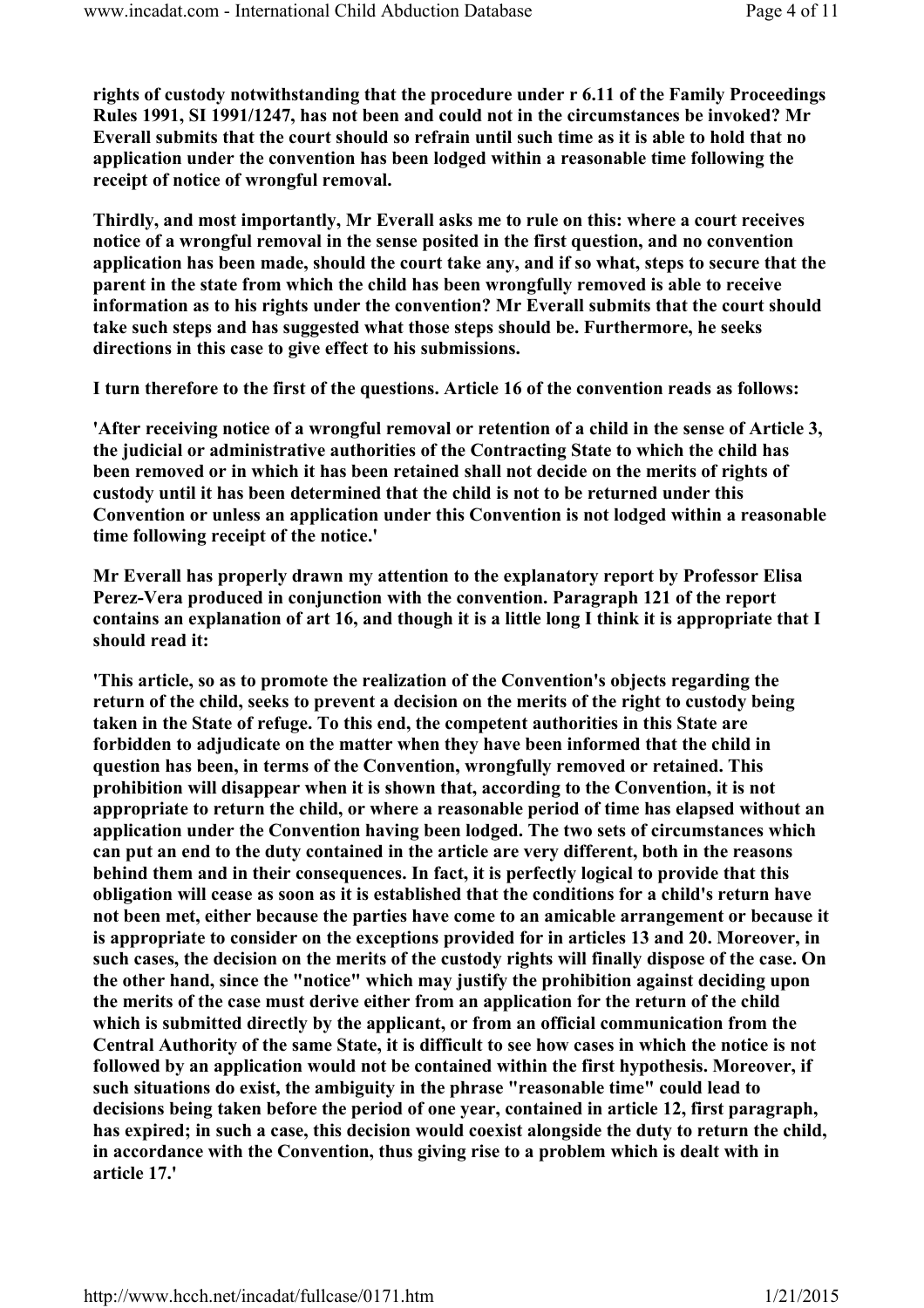The language of this paragraph of the report, as Mr Everall with some moderation has put it, is somewhat opaque. But the final three sentences, beginning with the words 'On the other hand', certainly appear to suggest that notice within art 16 can only be received by way of an application under the convention or an official communication from the foreign state. However, whilst no doubt the report is a permissible, useful and indeed authoritative aid to the construction of the convention if the language of the convention is unclear, on this point it seems to me that the language of the convention is perfectly clear - indeed distinctly clearer than that of the report.

There is nothing in the words of the article or, so far as I have been able to discover, elsewhere in the convention to restrict the word 'notice' to notice from any particular source or in any particular form. Moreover, the final words of the article itself make it apparent that it contemplates that notice may be received before the lodging of an application under the convention. If the parties to the convention and its draftsmen had intended to restrict the meaning of the word 'notice' in the way suggested in the explanatory report, I can see no reason why they should not have said so. There is, so far as I am aware, no English authority directly on the point but my attention has been drawn to an Australian case, Re Barraclough's marriage (1987) 11 Fam LR 773 at 780, in which Kay J said the following:

'What I suspect Art 16 means and it may have had some application to this case if I am correct in my interpretation, is that where a court is asked to determine rights of custody and it is brought to the attention of the court that the facts surrounding the proceedings might bring the matter within the Convention, the court either has to deal with a convention application then and there, or alternatively wait a reasonable time before it can proceed.'

That passage appears to give some support to the construction for which Mr Everall argues.

Mr Hunt on behalf of the mother makes no submissions on this particular point. I hold that a court which becomes aware, expressly or by necessary inference, that there has been a wrongful removal or retention of a child within the meaning of art 3 of the convention, receives notice of that wrongful removal or retention within art 16.

I turn then to the second question. Article 16 is one of the articles set out in Sch 1 to the 1985 Act and therefore it has by reason of s 1(2) of that Act the force of law in the United Kingdom. Thus courts in the United Kingdom must give effect to it. Rule 6.11 of the 1991 rules provides a mechanism whereby a court before which proceedings relating to the merits of rights of custody are pending is to be informed of any existing proceedings under the convention. The rule also requires that a stay be placed on the domestic proceedings until the convention proceedings have been dismissed. However, the rules are silent as to the procedure to be followed or the order that is to be made where the court receives notice of a wrongful removal in the absence of convention proceedings.

However, in my judgment the lack of a rule to regulate procedure does not absolve the court from what I conceive to be a statutory duty to comply with art 16 and to give effect to its provisions. I therefore hold that, unless the court finds that no application under the convention has been lodged within a reasonable time of its receiving notice of the wrongful removal, it should refrain from deciding the merits of rights of custody. As I shall explain in a moment, this means that it should refrain from making a residence order or, it seems, an interim residence order.

In order to discover the definition of the expression 'deciding on the merits of rights of custody', it is necessary to turn to ss 9 and 27 of and paras 1 to 4 of Sch 3 to the 1985 Act and also to art 5 of the convention. It is unnecessary for the purposes of this judgment that I should set out the whole of this rather laborious process. It is sufficient to say that the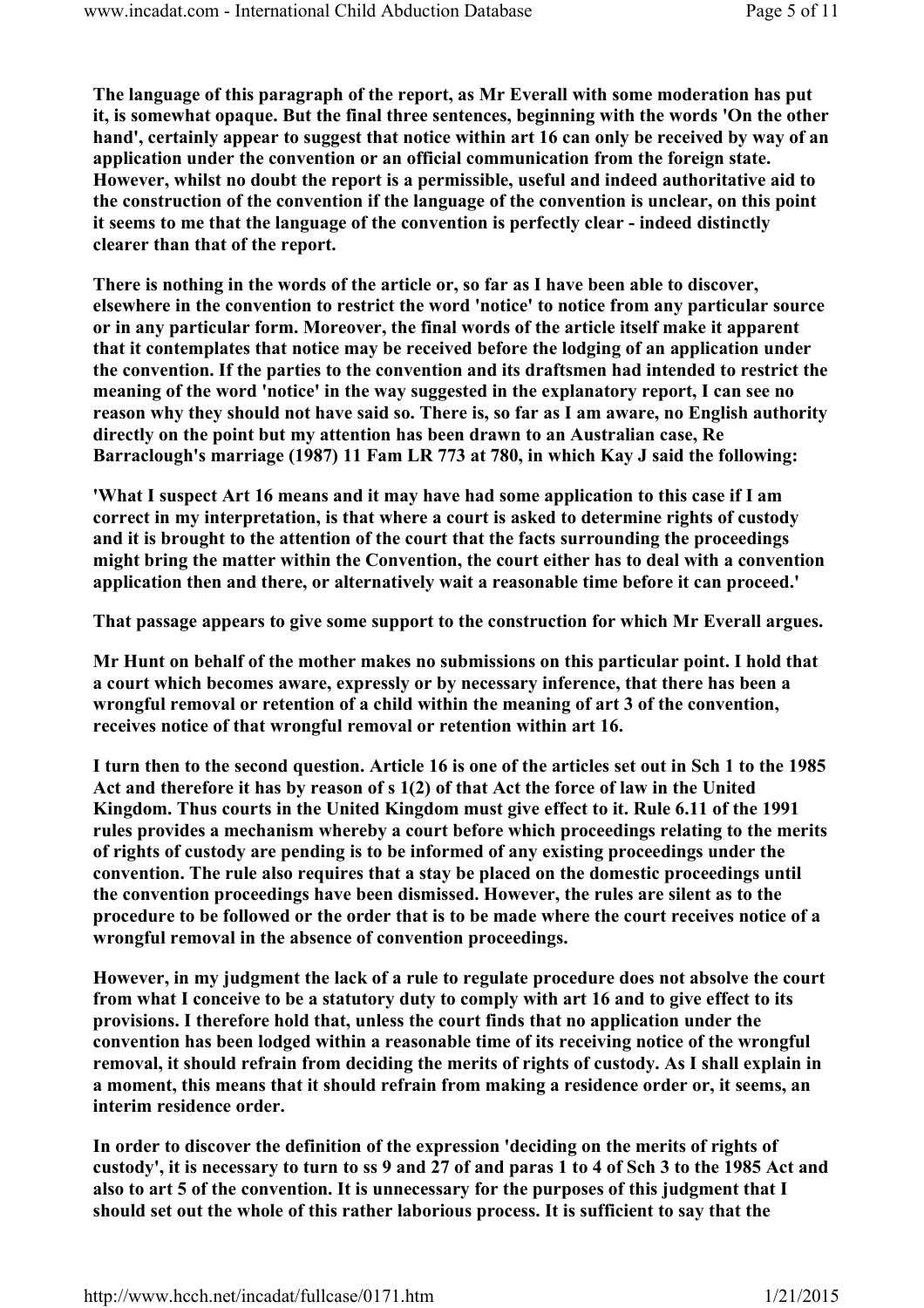expression 'deciding on the merits of rights in custody' includes the making of a residence order and, it seems, the making of an interim residence order but not the making of any other s 8 order under the Children Act 1989.

I turn then to the third of Mr Everall's questions, which occasions, it seems to me, greater difficulty and raises matters both of principle and of policy. It is of course the question which prompted Singer J to give the direction which he gave on 22 November 1994. The court is likely in the absence of a convention application to become aware, either expressly or by necessary inference, of a wrongful removal in one of two main sets of circumstances. The first is where the parent who has come to this country with the child makes an application to the court for an order under the 1989 Act either within or outwith the context of matrimonial proceedings. The other, which was the situation in the instant case, is where the parent institutes matrimonial proceedings, obtains a decree nisi and the district judge enters upon consideration of the arrangements for the children under s 41 of the 1973 Act and r 2.39 of the 1991 rules.

The combined effect of that section and that rule is to require the court to consider, inter alia, whether it requires, or is likely to require, to exercise any of its powers under the 1989 Act, including of course its powers under s 10(2) to make s 8 orders of its own motion; and, if it forms the view that it does require or may require to exercise such a power, it must go on to consider whether the parties or either of them should file further evidence relating to the arrangements for the children, whether a welfare report should be prepared and whether the parties or any of them should attend before the court.

It is in the context of these possible situations that I consider Mr Everall's third question. I begin with the preamble to the convention and arts 1 and 2 thereof. The preamble is as follows:

'The States signatory to the present Convention, Firmly convinced that the interests of children are of paramount importance in matters relating to their custody, Desiring to protect children internationally from the harmful effects of their wrongful removal or retention and to establish procedures to ensure their prompt return to the State of their habitual residence, as well as to secure protection for rights of access, Have resolved to conclude a Convention to this effect, and have agreed upon the following provisions -

## Article 1

The objects of the present Convention are -- (a) to secure the prompt return of children wrongfully removed to or retained in any Contracting State; and (b) to ensure that rights of custody and of access under the law of one Contracting State are effectively respected in the other Contracting States.

## Article 2

Contracting States shall take all appropriate measures to secure within their territories the implementation of the objects of the Convention. For this purpose they shall use the most expeditious procedures available.'

I turn next to art 7. The opening words of that article are:

'Central Authorities shall co-operate with each other and promote co-operation amongst the competent authorities in their respective States to secure the prompt return of children and to achieve the other objects of this Convention . . .'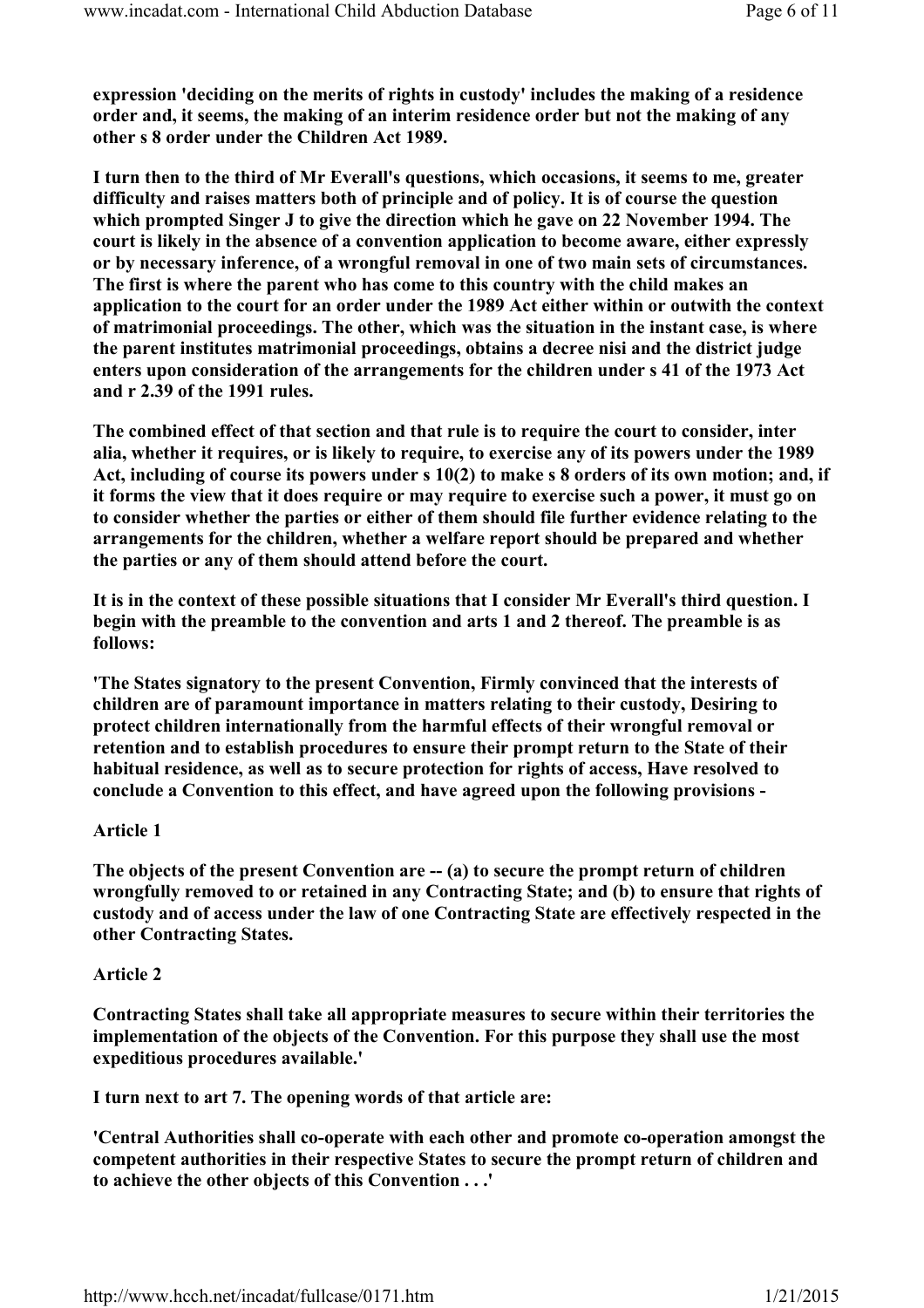The article then goes on to set out a number of specific duties imposed upon central authorities.

It is to be noted, however, that the opening words of the article which I have read, whilst addressed to central authorities, refer to co-operation between competent authorities, which of course include courts. Accordingly, it is apparent that art 7 requires the courts, which are the judicial authorities of contracting states, to co-operate to secure the prompt return of children and to achieve the other objects of the convention.

Moreover, the courts of this country have consistently held that in all circumstances it is in the interests of children, first, that parents or others should not abduct them from one jurisdiction to another and, secondly, that any decision relating to their custody is best made in the jurisdiction in which they have hitherto normally been resident. These words are, of course, taken from the words of Balcombe LJ in G v G (Minors) (Abduction) [1991] 2 FLR 506 at 514. The passage reads:

'For my part, I am not prepared to assume that Parliament, in passing the Child Abduction and Custody Act 1985, accepted that it was substituting a test which did not put the child's welfare as the first and paramount consideration. In my judgment, the philosophy behind this Act, and indeed behind the Convention which it adopted, is that in normal circumstances it is in the interests of children that parents or others should not abduct them from one jurisdiction to another, but that any decision relating to the custody of children is best decided in the jurisdiction in which they have hitherto normally been resident.'

The same point was emphasised in Re M (Abduction: Non-Convention Country) [1995] 1 FLR 89. A passage in the judgment of Waite LJ is particularly relevant to a consideration of the extent to which the court should act of its own motion and without necessarily waiting for the issue of proceedings where there appears to have been a wrongful removal of a child from a foreign jurisdiction to that of England and Wales. He said (at 98):

'The fact that there is jurisdiction to grant a peremptory return order in child abduction cases where the Convention does not apply, is itself based upon nothing else but an appreciation of the general demands of the best interests of all children. It assumes that in the absence of special circumstances, it will best serve the immediate welfare of the abducted child to have its long-term interests judged in the land from which it was abducted. When that principle is taken with the general principle of comity which applies between civilised countries, and especially between partners in the European Union, an element of trust is bound to become involved. Judges in one country are entitled, and bound, to assume that the courts and welfare services of the other country will all take the same serious view of a failure to honour undertakings given to a court (of any jurisdiction), failure to maintain financially, failure to afford contact, and so on. It is to be assumed that the courts in every country will not hesitate to intervene to enforce whatever orders, or to direct whatever inquiries, are called for in the children's best interests. In that process every judge is bound to take into full and careful account what his or her colleague has already ordered in antecedent proceedings in another jurisdiction.'

Mr Everall has advanced a number of other submissions in addition to the general point with regard to the desirability of discouraging abduction and dealing with matters relating to children in the jurisdiction in which they were, until wrongfully removed, normally resident. He says that it is not in the interests of the child that there should be a temptation to re-abduct. He points out that in the father's letter to the court in this case the father adverted to the possibility that he might do just that. Mr Everall submits that it should be made clear to both parents that decisions concerning the child should be taken by judicial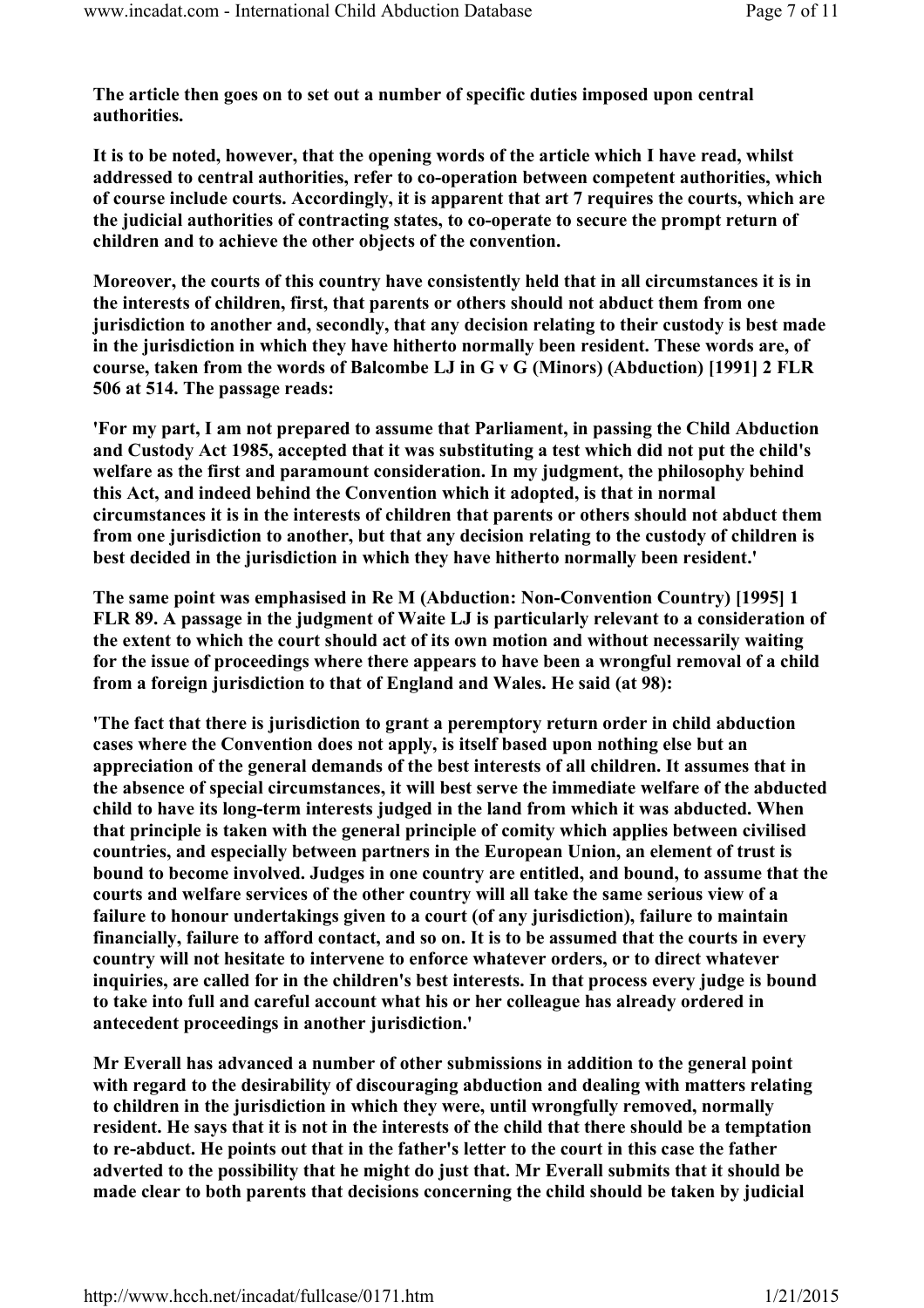process and not unilaterally. He next submits that the court should always draw to the attention of a litigant in person factors potentially favourable to his case. As an illustration he submits that if, in the instant case, the father had attended the s 41 hearing, of which of course he had notice and which he was entitled to attend, it is unthinkable that the district judge would have failed to point out to him that he might have rights under the convention and to suggest that he obtained legal advice. Should he, Mr Everall asks rhetorically, be kept in the dark because he did not choose to travel from Tenerife to attend but instead set out the factual matters upon which he relies in a full and detailed letter to the court?

On a more general point, Mr Everall submits that in cases relating to children the court is bound to take all necessary steps to arrive at an appropriate result in the paramount interests of the welfare of the child and that the court should avail itself of all necessary material to ensure that it will make properly informed decisions in the best interests of the child (see Oxfordshire CC v M [1994] 2 All ER 269 at 278, 281, [1994] Fam 151 at 161, 164 per Sir Stephen Brown P and Steyn LJ). These are in my judgment all very powerful points.

Mr Hunt on behalf of the mother does not directly, as I understand his argument, dispute any of them. He advances arguments on a somewhat different front. He submits, first, that for the court to do what Mr Everall submits it should do would be to take a novel course and one in respect of which no words in either the convention or the 1985 Act either confer authority or impose a duty. He goes so far as to question the power of the court to take this course. As to that I am satisfied, on the authority of Oxfordshire CC v M, if for no other reason, that the court does have this power and that it should exercise it if it is in the interests of the child and consistent with the objectives of the convention and the relevant legislation to do so.

Mr Hunt goes on to argue that the court's duty on being confronted with an apparent wrongful removal is to consider, first, its jurisdiction to deal with the matter of which it is seised and, if it concludes that it has jurisdiction under Pt I of the Family Law Act 1986, to go on to consider, still within the framework of that Act, questions of forum conveniens and the power to impose a stay pursuant to s 2A(4)(b) or s 5 of the Act. There is, he submits, no need to go beyond these provisions and stir up a possible application for summary return of the child under the convention.

Mr Everall, rightly in my judgment, submits that this is to confuse questions of jurisdiction and forum conveniens, which are the subject matter of the 1986 Act, with the wrongful removal of children, which is the subject of the 1985 Act and the convention. The return of an abducted child may indeed facilitate the bringing of proceedings in the state of that child's habitual residence but it is not a necessary precondition for such proceedings, nor is a decision as to the proper forum necessarily determinative of the question whether or not the abducted child should be returned.

It seems to me that questions of jurisdiction and forum are not strictly relevant to the question upon which I am invited to rule and consequently it is unnecessary to accept Mr Hunt's invitation to embark on a review of the authorities in relation to whether, in relation to questions of forum, the welfare of the child is the paramount or merely an important consideration.

Mr Hunt rightly submits that it is very probable that the court will not at the time that it receives notice that there has, on the basis of the facts known to it at the time, been a wrongful removal, be in possession of sufficient information to decide whether a convention application would be likely to succeed. However, this does not in my judgment absolve the court from the duty of endeavouring to discover whether such an application is to be made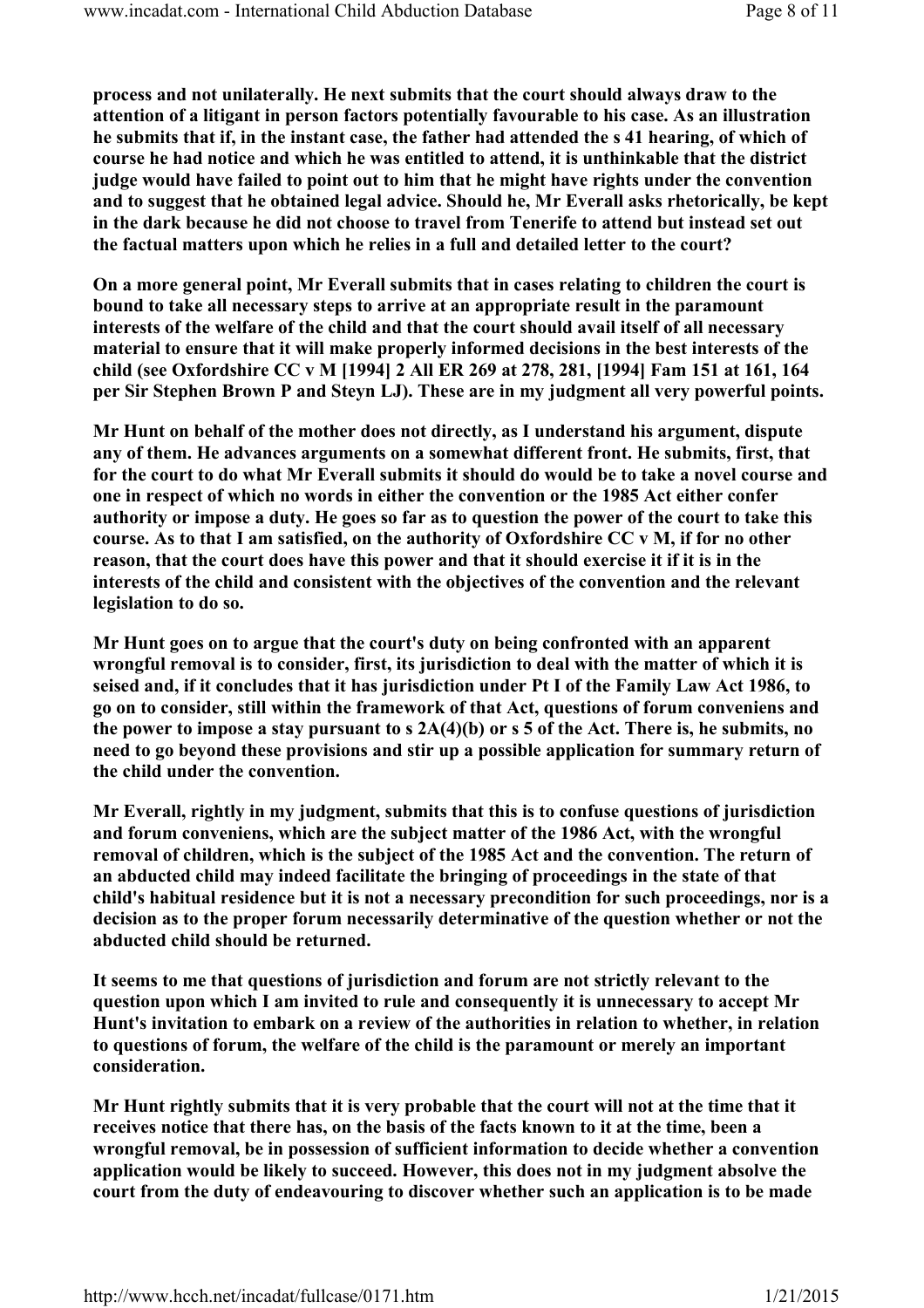and ensuring, so far as it can, that both of the child's parents are aware of the rights and remedies available to them. Mr Hunt further points to the delay which adoption of the course proposed by Mr Everall would cause and rightly submits that delay is, in common sense as well as by statute, inimical to the interests of the child. However, delay which has a purpose may sometimes be necessary (see C v Solihull Metropolitan BC [1993] 1 FLR 290 and Hounslow London BC v A [1993] 1 WLR 291, [1993] 1 FLR 702).

Such delay as would be occasioned by the foreign-based parent's learning of his rights would be unlikely, it seems to me, to be great and would have as its purpose the advantage to which I have referred. Indeed in some cases delay in the final resolution of issues relating to the child might sometimes be reduced rather than increased, particularly in cases where by reason of art 16 the English court regards itself as barred from making a decision on rights of custody until a reasonable time has elapsed since notice of wrongful removal.

Mr Hunt next draws my attention to the problems which may arise where there are grounds for believing that the foreign-based parent has acquiesced in a wrongful removal. I agree with him that it is doubtful whether it could be in the interests of the child for a parent to be stirred into making an application which would be overwhelmingly likely to fail and I also agree that it would be likely to fail if the court on the facts known to it found clear evidence of acquiescence. I stress the words 'clear evidence'. A distinction is to be drawn between positive acceptance of a situation and inactivity. There may be a variety of reasons for inactivity and the court should be slow to find acquiescence without taking steps to possess itself of all available information relating to those reasons.

After considering all the competing arguments I hold that where a court which becomes seised of a matter relating to a child, in which it appears as a fact or by necessary inference that there has been a wrongful removal from a state which is a party to the convention, it is the duty of that court to consider taking steps to secure that the parent in that state is enabled to be informed of his or her rights under the convention. I further hold that it should take such steps unless it is clear that there has been acquiescence, in the sense of positive acceptance of the situation, in such wrongful removal. The same should apply, of course, as I have said, mutatis mutandis to cases of wrongful retention. I say nothing about the position where there has been an apparently wrongful removal from a non-convention state. That may fall for consideration on another occasion.

I next turn to the application of these various rulings to the facts of the instant case, and deal first with the effect of art 16. It is, it seems to me, for the court that is seised of the matter to decide whether or not a reasonable time has elapsed since the receipt of notice of wrongful removal. As Professor Perez-Vera pointed out in the explanatory report to which I have referred and the passage which I have read, the convention gives no indication as to how a reasonable time is to be determined. Often this will give rise to no difficulty since notice may well be received at or about the same time that the court is invited to make a residence order. In the instant case the situation is not quite so straightforward, since notice was received not later than 30 August 1994, when the matter first came before the district judge. Very possibly notice should be regarded as having been received on receipt of the father's letter and the divorce documents, which bear the county court date stamp of 25 July 1994. Thus seven or more probably eight months had passed since the receipt of that notice. No application under the convention has been received. This may or may not be because the father is unaware of his rights but there is no reason to suppose that he is other than an adult of full capacity, capable of taking advice or otherwise informing himself as to his legal position.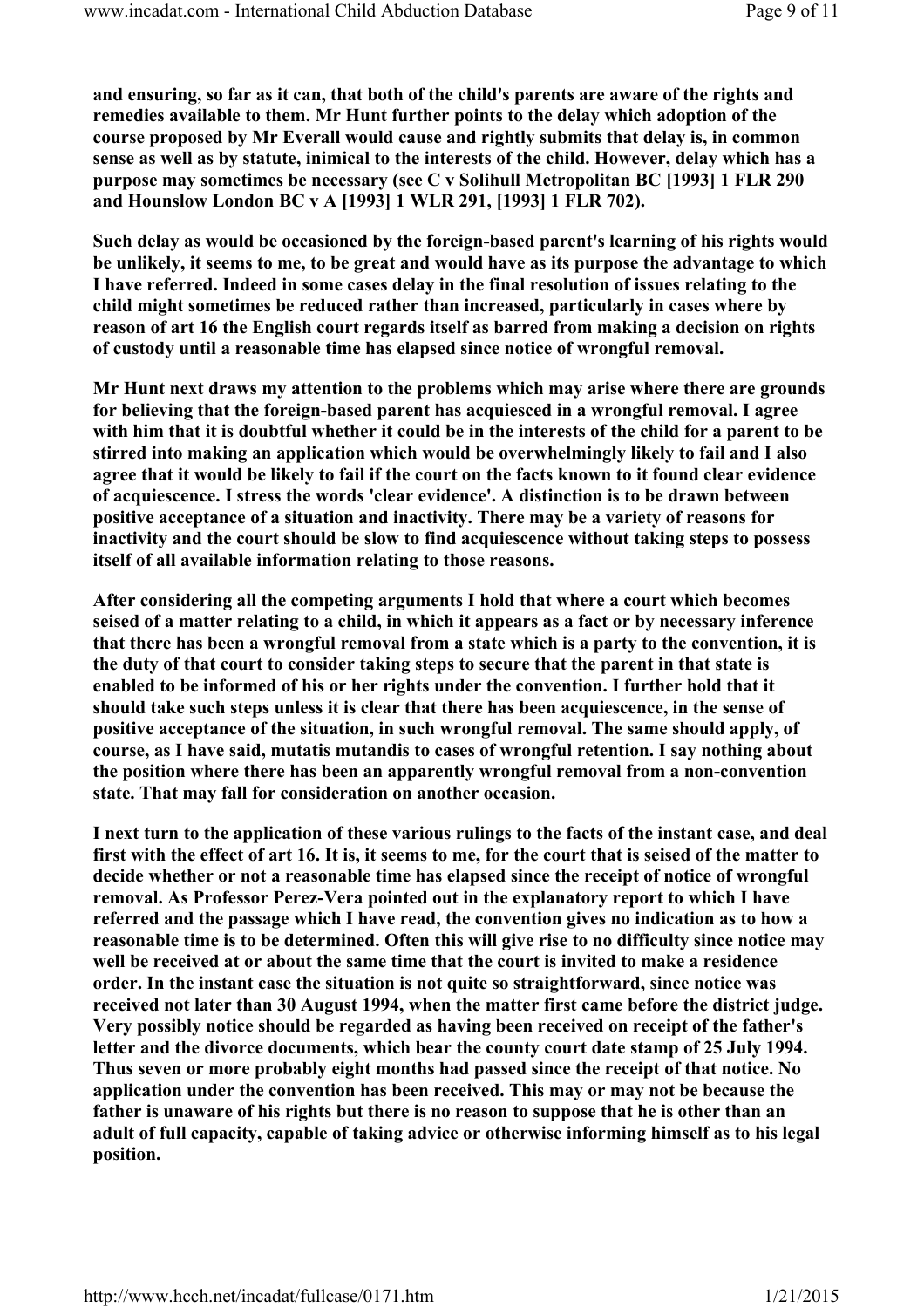In any event, contrary on this point to the submission of Mr Everall, I believe that the question of what is a reasonable time should in this context be considered objectively. It is not easy otherwise to make sense of art 16, which may have to be applied in circumstances in which the court is without any knowledge of the absent parent's current circumstances. I hold that, on the facts of the instant case, a convention application has not been lodged within a reasonable time after receipt of notice of wrongful removal. It follows that there is no longer any bar created by art 16 to the granting of a residence order or an interim residence order, though of course there may well be other reasons why such an order would not be appropriate. That is a matter for the court to which any application for such an order may be made, as is the question whether the bar, if such bar exists, against making any decree absolute should now be lifted.

It is to be noted that art 17 provides that the sole fact that a decision relating to custody has been given in the requested state shall not be a ground for refusing a return of the child, though the reasons for that decision may be taken into account. Moreover, if a convention application were to be made, r 6.11 of the 1991 rules would give rise to a stay on any then current proceedings relating to the children.

Notwithstanding my ruling on art 16, it is appropriate that I should deal here and now with the question of notification to the father of his rights. The delay that has occurred since August does not seem to me to be conclusive of the question of whether I should take steps to secure that he be enabled to obtain such information. That delay, so far as the English courts are concerned, has resulted from the proper process of judicial deliberation leading up to the making of Singer J's order on 22 November 1994 and the delay, unfortunately inherent, in awaiting a hearing date since then.

The matter has now attained a considerable degree of urgency for if the father does have rights under the convention the nature of those rights will, by reason of art 12, materially alter for the worse on the anniversary of the children having been brought to England, namely in about ten days' time. Delay on the part of the father, whilst it may ultimately be relevant to the question of acquiescence, is not of itself a bar to a successful application under the convention. Indeed, art 12 provides that, even when more than a year has elapsed between the wrongful removal and the commencement of proceedings, the court is still obliged to order a return unless it is shown by the defendant that the child is now settled in its new environment. As I have indicated, that period of a year has not yet quite elapsed.

I need next to consider whether there is clear evidence of acquiescence and to do so in the light of a number of authorities which have been cited to me, namely Re A and anor (Minors) (Abduction: Acquiesence) [1992] 1 All ER 929, [1992] Fam 106, Re AZ (A Minor) (Abduction: Acquiesence) [1993] 1 FLR 682 and W v W (Child Abduction: Acquiesence) [1993] 2 FLR 211. There is in this case no evidence of positive acceptance by the father of the situation. There has of course been inactivity following the flurry of activity in July 1994. At that time it is clear that the father was very far from acquiescing in what had occurred. It may be that on the evidence adduced at the hearing of the convention application, if one were to be made, it would be found that there has been acquiescence. On the facts at present known and on the authorities which I have considered, this is very far from clear.

Accordingly, it seems to me that this case does fall within the category of cases in which the absent parent should be enabled to receive information as to his rights. As to the way in which this may most conveniently be brought about, it seems to me that, in accordance with the spirit of art 7, the English central authority should be requested to inform the central authority of the state from which the child has been removed in brief terms of the circumstances of the case. Secondly, since there are ex hypothesi likely to be in existence